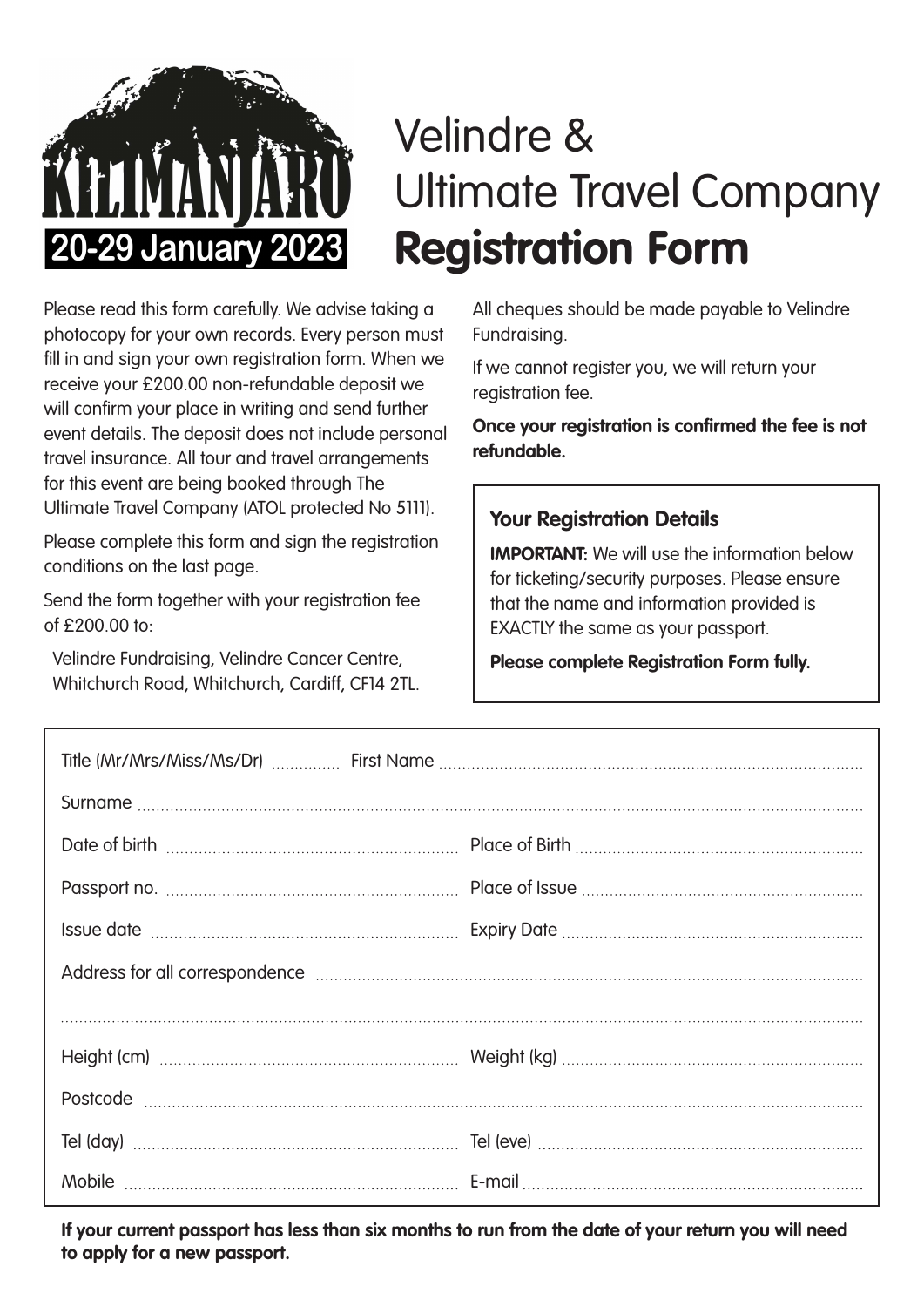| Next of Kin Details (not someone travelling with you)                                                                                                                                  |
|----------------------------------------------------------------------------------------------------------------------------------------------------------------------------------------|
|                                                                                                                                                                                        |
|                                                                                                                                                                                        |
|                                                                                                                                                                                        |
|                                                                                                                                                                                        |
|                                                                                                                                                                                        |
|                                                                                                                                                                                        |
|                                                                                                                                                                                        |
| Please give us the name(s) of anyone you would prefer to share accommodation with.<br>(Accommodation is single sex unless otherwise requested and usually involves two people sharing) |

# **Do you have any special dietary requirements (e.g. vegetarian, vegan)?**

#### **Velindre Cancer Centre will provide you with a t shirt to wear on the event, please indicate your size below:** (please tick)

| Medium<br>Small<br>X large<br>Large                                                                   |
|-------------------------------------------------------------------------------------------------------|
| We want to ensure your fundraising is as successful as possible, so please provide information below: |
|                                                                                                       |
|                                                                                                       |
| Will your employer sponsor you?<br>(please tick relevant box)<br><b>YES</b>                           |
|                                                                                                       |
| Match your fundraising total?<br><b>YES</b><br>(please tick relevant box)                             |
| Please tell us about your fundraising ideas and the amount you expect to raise:                       |
|                                                                                                       |
|                                                                                                       |
|                                                                                                       |
|                                                                                                       |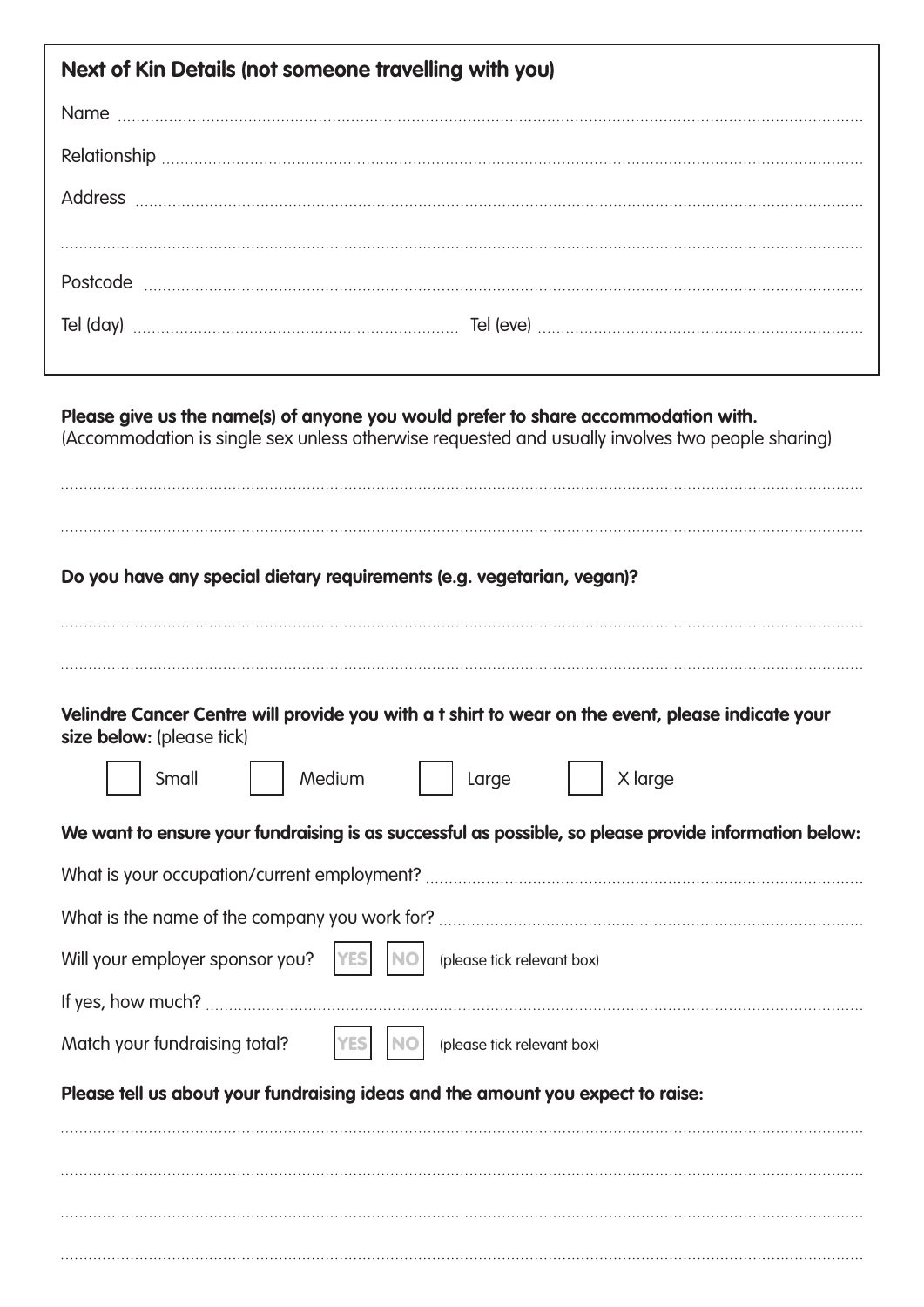| Have you raised money for charity before?<br>(please tick relevant box)<br><b>NO</b><br><b>YES</b>                                                                                                                                                                                                                                                                           |
|------------------------------------------------------------------------------------------------------------------------------------------------------------------------------------------------------------------------------------------------------------------------------------------------------------------------------------------------------------------------------|
|                                                                                                                                                                                                                                                                                                                                                                              |
|                                                                                                                                                                                                                                                                                                                                                                              |
|                                                                                                                                                                                                                                                                                                                                                                              |
| How would you go about raising the minimum sponsorship target? (please indicate amounts below)                                                                                                                                                                                                                                                                               |
|                                                                                                                                                                                                                                                                                                                                                                              |
|                                                                                                                                                                                                                                                                                                                                                                              |
|                                                                                                                                                                                                                                                                                                                                                                              |
|                                                                                                                                                                                                                                                                                                                                                                              |
|                                                                                                                                                                                                                                                                                                                                                                              |
|                                                                                                                                                                                                                                                                                                                                                                              |
|                                                                                                                                                                                                                                                                                                                                                                              |
|                                                                                                                                                                                                                                                                                                                                                                              |
|                                                                                                                                                                                                                                                                                                                                                                              |
| How did you find out about our event? (Please be as specific as possible)                                                                                                                                                                                                                                                                                                    |
|                                                                                                                                                                                                                                                                                                                                                                              |
| <b>Thank You</b>                                                                                                                                                                                                                                                                                                                                                             |
| I agree to donate all the proceeds from the above event to Velindre Cancer Centre Under no<br>circumstances will I divert any money raised in this name to any other organisation or individual.                                                                                                                                                                             |
| By ticking this box I understand and agree that Velindre Cancer Centre does not accept any<br>responsibility for this event or activity. I understand and agree that I am undertaking this event<br>or activity at my own risk and that VCC is not responsible for any risk, injury, loss or damage that<br>may result and will not be liable for any claim which may arise. |

Before your trip we would like to circulate your email address to your fellow trekkers for the purpose of enabling you to meet up and to train, fundraise and travel together. Please tick the box to indicate:-

Yes, I would like my email address to be shared with my fellow trekkers

We would love to keep you up to date with our events and news. If you would like to receive these updates, please tick the boxes to tell us how you would like to receive communication from Velindre Fundraising.

**r** 

Yes please, I'd like to hear from you by Post

Yes please, I'd like to hear from you by Email

I have enclosed my non-refundable registration fee, payable to Velindre Fundraising, together with the completed medical questionnaire. I have read and agree to the registration terms and conditions including the tour operator's booking conditions.

Signed Date